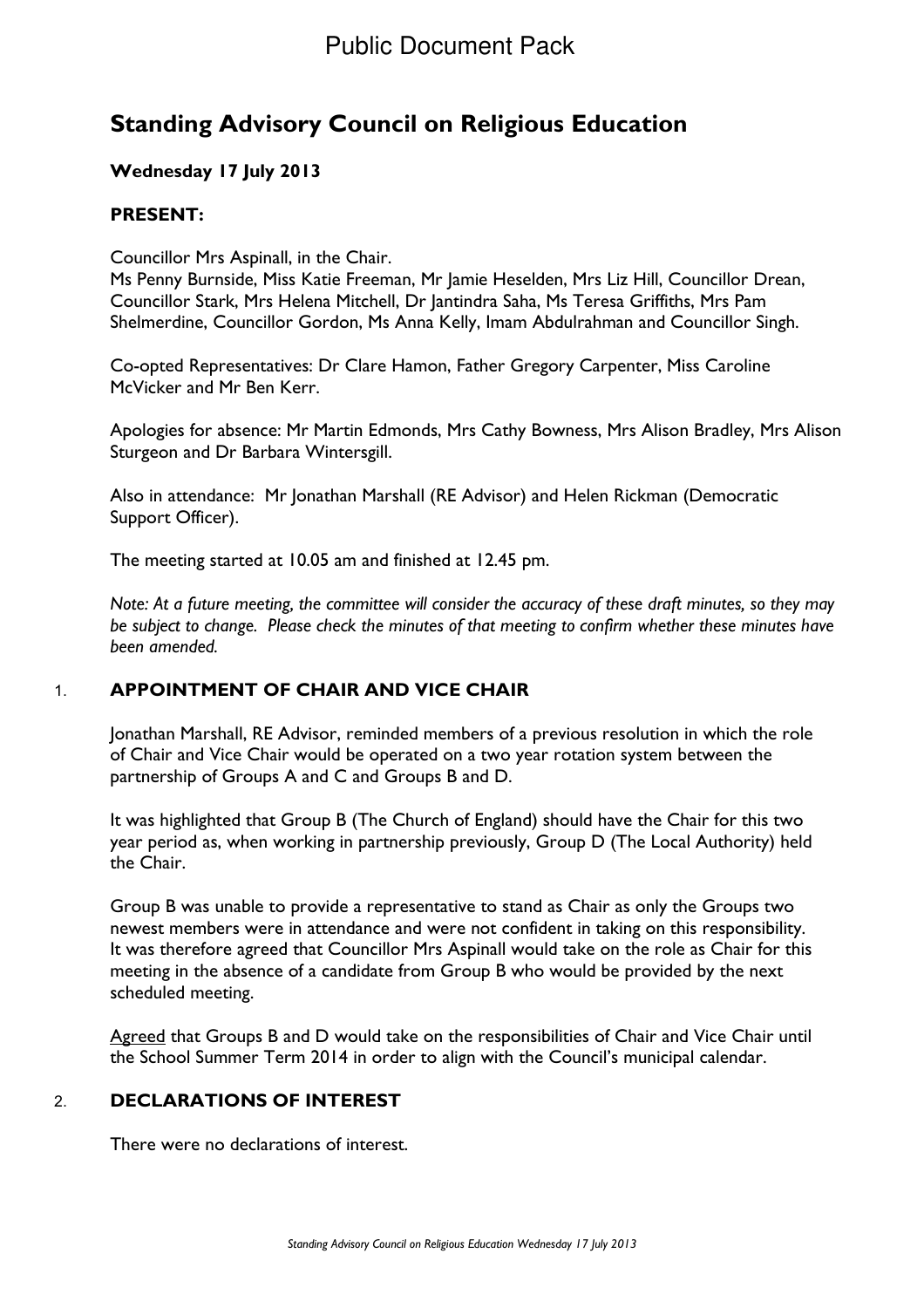# 3. **CHAIR'S URGENT BUSINESS**

There were no items of Chair's Urgent Business.

#### 4. **MINUTES**

The minutes of 4 March 2013 were approved as a correct record subject to minute 70 'Welcome to New Members' which should have stated that Penny Burnside and Katie Freeman were to represent Group B. The minutes should therefore read the following:

'The Chair welcomed Penny Burnside, representing Group B, to her first SACRE meeting and noted that Katie Freeman, representing Group B, had just been appointed. '

## 5. **WELCOME TO NEW MEMBERS AND MEMBERSHIP UPDATE**

Teresa Griffiths confirmed that this was to be her last SACRE meeting however informed members that she was a member of NATRE (The National Association of Teachers of Religious Education) and that she proposed to seek confirmation from NATRE that Caroline McVicker should be her replacement.

Agreed that Teresa Griffiths would provide confirmation from NATRE to SACRE members regarding the proposal that Caroline McVicker replaces her on this association.

## 6. **PROPOSAL TO ELECT A HUMANIST REPRESENTATIVE ONTO GROUP A**

Jonathan Marshall, RE Advisor, advised members that the wording on the agenda for this item was incorrect; as RE Advisor for SACRE he did not have the power to 'propose' that a humanist representative be elected onto Group A, this was for the panel to decide. Members were informed that, at the last SACRE meeting, Ben Kerr proposed that he, as a humanist, should be formally elected onto Group A as a voting member instead of being a non-voting co-opted representative for SACRE therefore this item was included onto the agenda for this meeting for discussion.

Members were advised that –

- (a) there were issues with electing a humanist onto Group A as this Group was labelled in the terms of reference as having membership for 'Christian and other religious denominations, not including the Church of England' however it could be considered that humanism was not a religion therefore should not be a represented on Group A;
- (b) it was considered that there were approximately 50 to 60 humanist representatives on SACREs across the country however approximately only 20 to 30 were on Group A;
- (c) Group A currently did not have a Buddhist representative or a Sikh representative;
- (d) humanism was represented in the agreed syllabus for RE;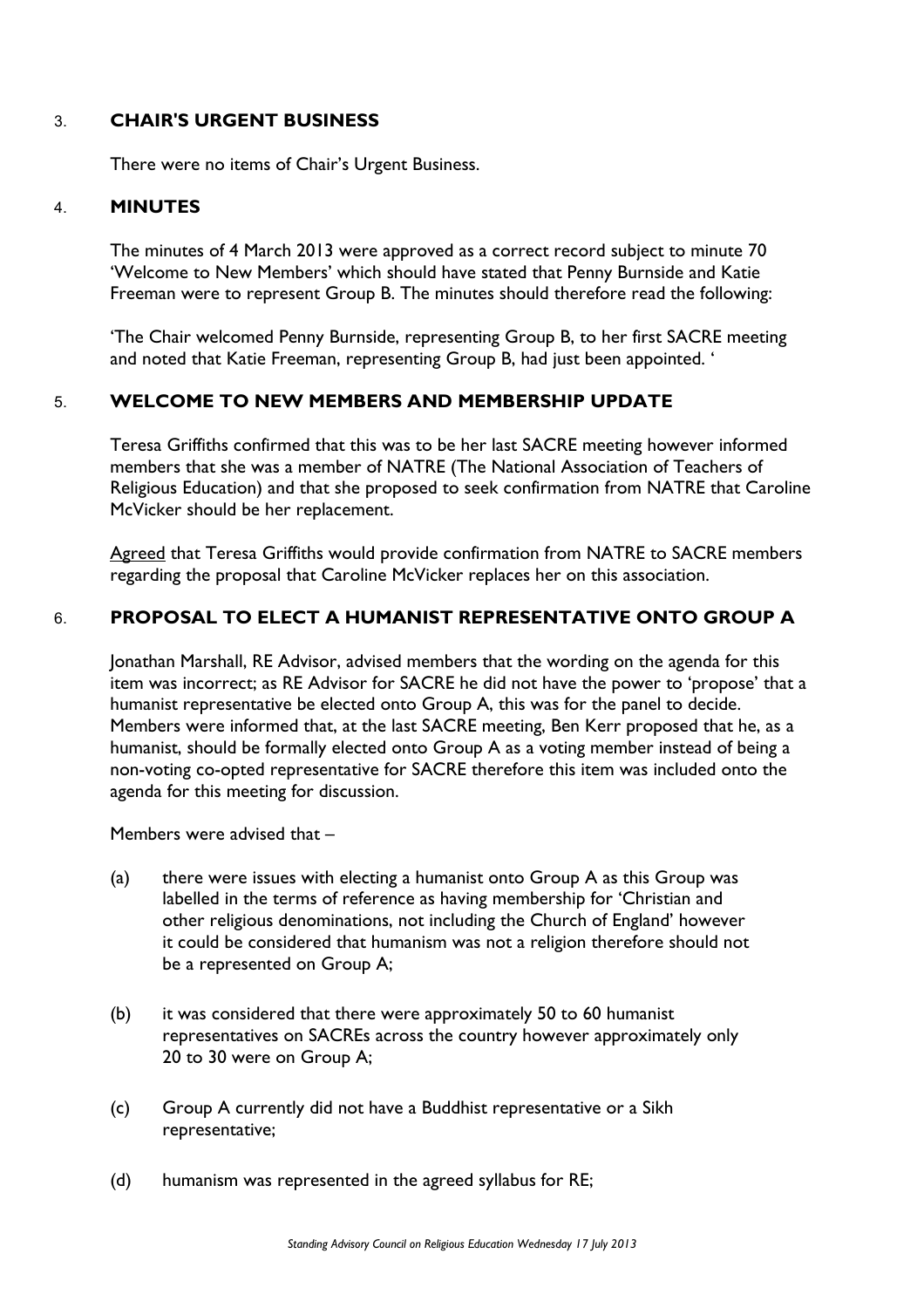(e) the panel's terms of reference limited the numbers on Group A to eight members; members were asked to consider if the terms of reference be amended to extend membership to 10 members to include a humanist, a Buddhist and a Sikh representative;

In response to questions raised, Ben Kerr informed the panel that –

- (f) humanists were predominantly added to Group A; this was guidance from the British Humanist Association;
- (g) humanism was different from atheism as it centred around an embodiment of ideas and also opinions on the afterlife;
- (h) humanism was not a religion;
- (i) in the last census approximately 33% of the population were 'non-believers' and to represent non-religious groups was important;
- (j) there were approximately 210 humanists in Plymouth;
- (k) it was important for a humanist to be represented in a Group other than being a co-opted representative as members of Groups were able to vote on issues whereas co-opted representatives were not; it was important to have an official voice;
- (l) he considered that several SACREs across the country did not have a humanist representative because of a circular that was distributed in 2000 advising SACREs to remove humanists from the panel – this advice was later rescinded however not all SACREs reappointed humanist members;

Members considered that –

- (m) if the word 'beliefs' was added to the Group A membership this could then allow a humanist to be included;
- (n) the issue of membership was difficult as Quakers and Orthodox Christians were also not represented in Group A;
- (o) the guidelines were very dated and a way of life ought to be considered when looking at the membership of Groups;
- (p) there was believed to be approximately 200 different faiths and religions; it was difficult to include everyone in Group A;
- (q) Group A was specifically for religious viewpoints; as humanism was not a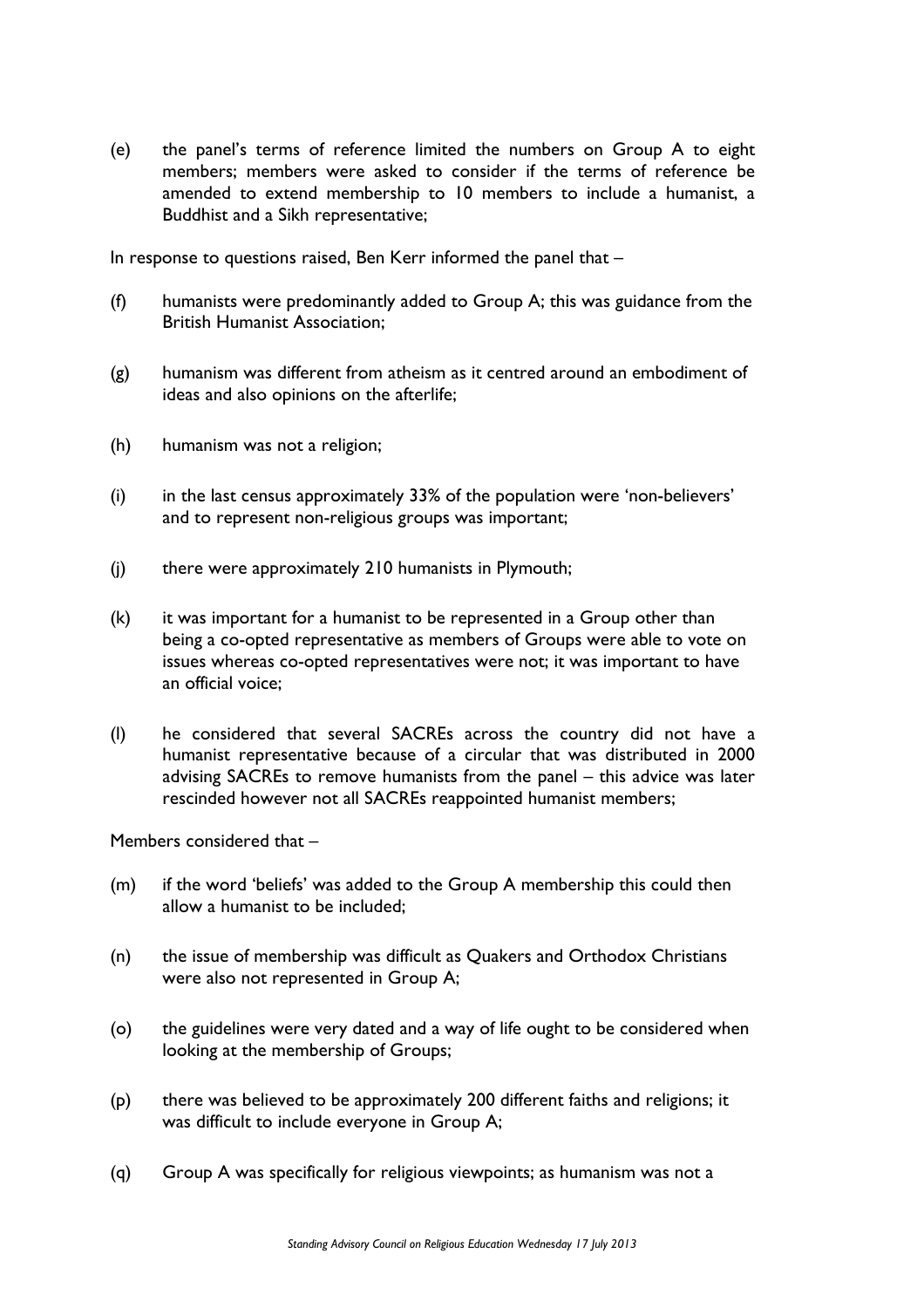religion a representative from this belief should therefore not be on Group A;

- (r) the first humanists were deeply religious and this belief system contained a huge spectrum of people;
- (s) the terms of reference for SACRE was not governed by the Council's Constitution;
- $(t)$  there was a statute law that governed the Groups and their membership;
- (u) the terms of reference for SACRE was last revised in 2006;
- (v) when taking a vote in SACRE only one vote was put forward from each of the four Groups; each member would have the ability to put forward their view however individual votes were not recorded. The agreed spokesperson for the Group would take a final decision;
- (w) it was not possible to include a fifth voting group;

After much discussion a proposal was put forward in which members were asked to vote upon expanding the membership of Group A by altering the terms to reference to read the following:

'Group A – Christian and other religions and beliefs (with the exception of the Church of England).'

Members were concerned that, due to the statutory nature of the SACRE Groups, it was not advisable to amend the terms of reference for Group A until advice had been sought from NASACRE.

The Chair instead asked members to consult with members of their respective Groups in order to vote upon if, in principle, they were satisfied that a humanist should be included onto Group A.

The Groups votes were as follows:

Group A – no Group B – no Group C – no Group D - yes

Agreed that officers would seek advice from NASACRE regarding the membership of Groups on SACRE and who was able to sit in which Group.

(Councillor Drean left the meeting at 12 noon before the vote on this agenda item)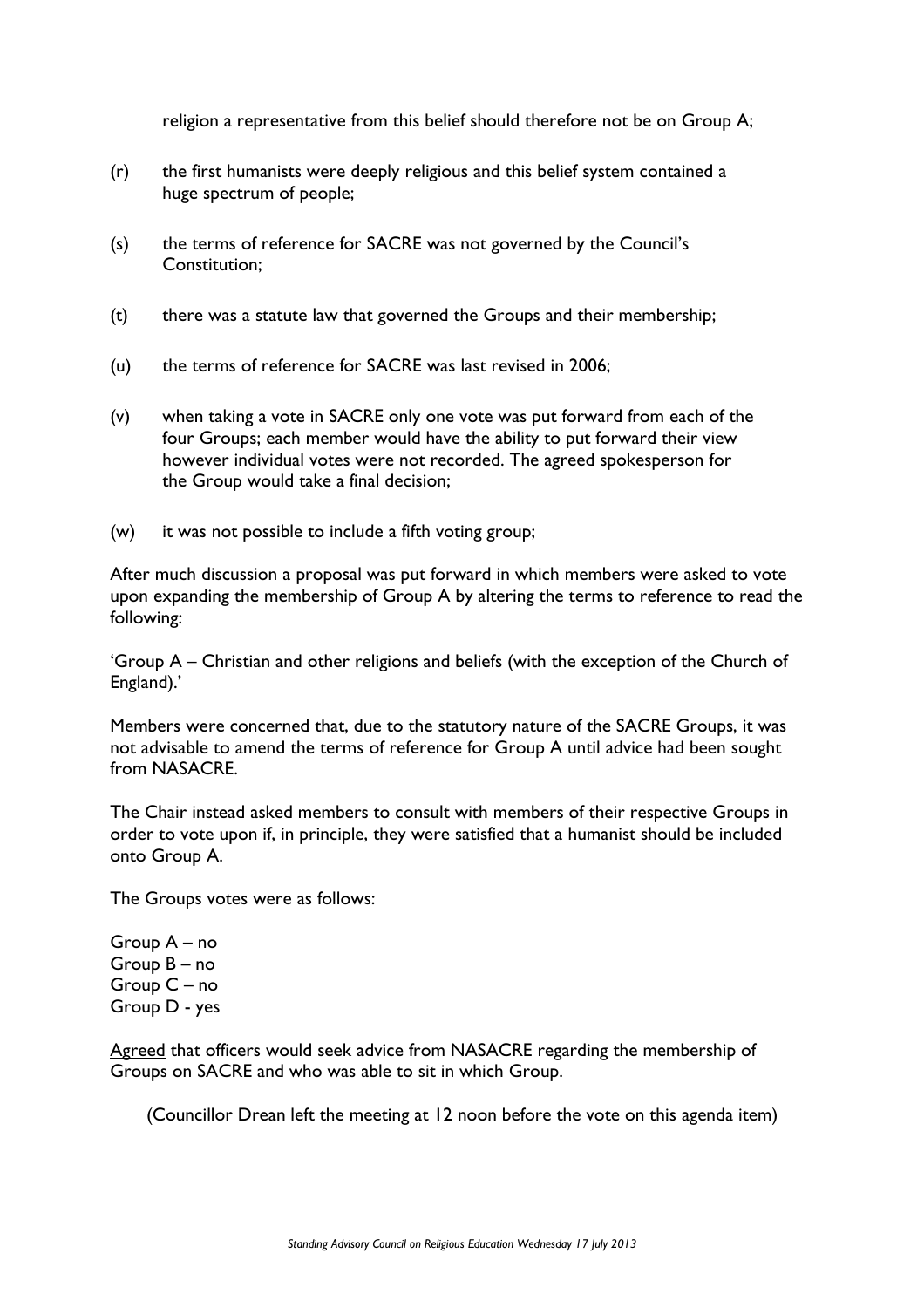# 7. **THE NATIONAL RE PICTURE**

Jonathan Marshall, RE Advisor, provided members with an update on the National RE Picture as a result of his attendance at the Annual NASACRE meeting.

Members were informed that –

- (a) new proposals were being discussed regarding the new national curriculum; RE has its own review via the Religious Education Council;
- (b) it was considered that SACREs could have the opportunity to play a more active role in improving the quality of religious education;
- (c) Alan Brine, the National HMI Lead for RE, and Dr Mark Chater, Culham St Gabriel's Excellence in Religious Education, were speaking at the event;
- (d) every three years there was a long HMI report produced on RE based on direct visits to 180 schools across the country;
- (e) there were concerns regarding the provision of RE at GCSE level and policy changes raised serious concerns regarding the capacity of existing structures to support RE;
- (f) a NASACRE survey suggested that many SACREs were under increasing pressure and there were issue with funding and access to expertise;
- (g) between the 1990s and 2010 SACREs were functioning well; there was a broad consensus about RE and GCSEs were doing well;
- (h) over the past two years it was considered that the national support structure for RE had collapsed and there was a shift in public attitude to religion;
- (i) there were national and local initiatives to support RE which were now threatened;
- (j) there were concerns that SACREs were in danger of being antiquated;
- (k) key stages 1, 2 and 3 were encouraging teachers and children to look at nonreligious approaches and thinking;
- (l) SACREs were asked to consider if they should be more creative and innovative locally;

Members raised the following points –

(m) the Plymouth Teaching Schools Alliance had taken over a consortium of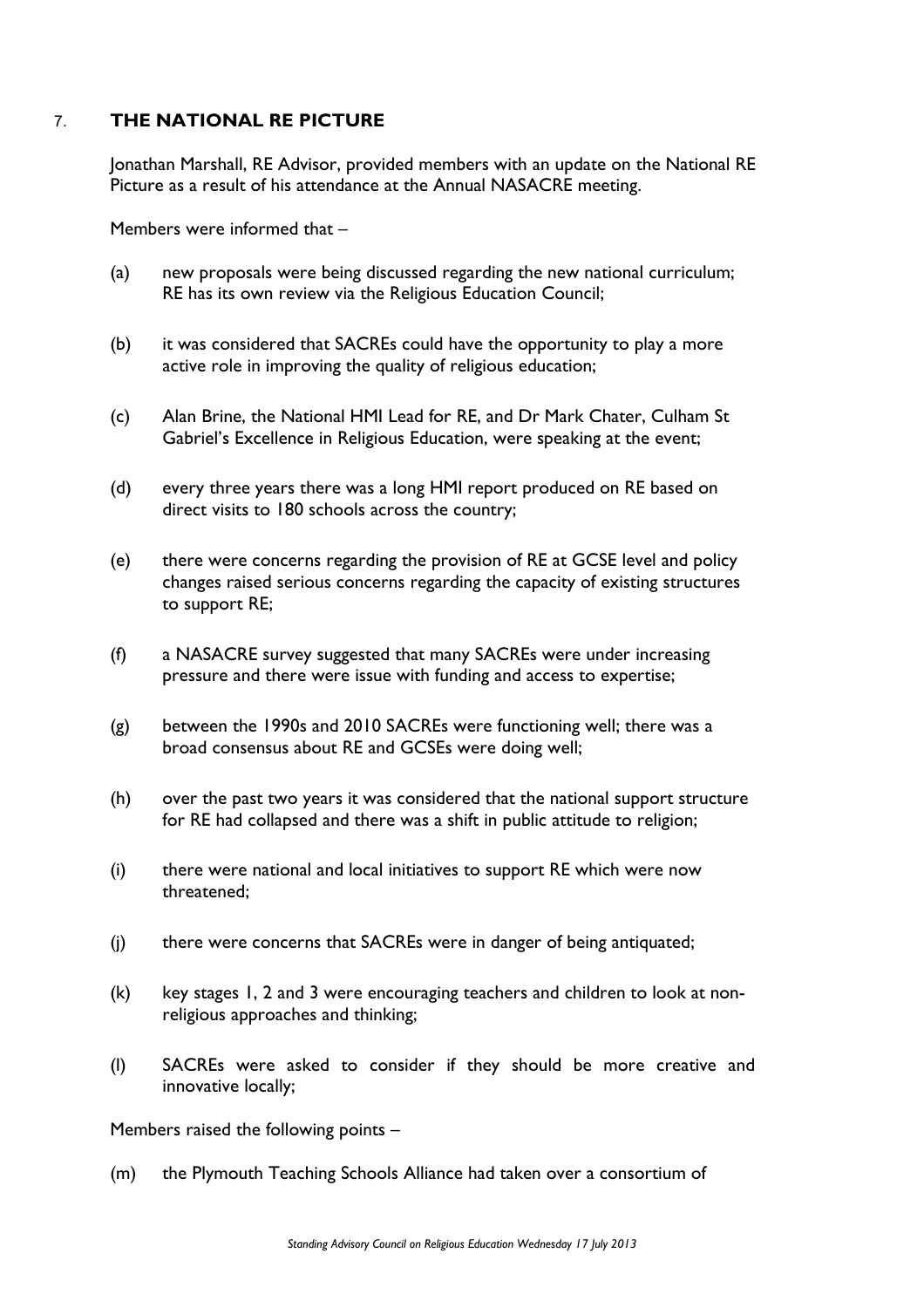schools in Plymouth and the schools direct training which replaced the graduate training programme;

- (n) in Plymouth there was no training for church schools and children going in for RE unless the school provides it;
- (o) Katie Freeman was a SLE (Senior Leader of Education) and she worked alongside teacher training colleagues to provide support;
- (p) historically teachers were not provided with adequate training to teach RE;
- (q) members questioned how they could most benefit young people in schools in order to make an impact;
- (r) there had been a drop in RE syllabus exam entries;
- (s) RE remained a statutory requirement in schools;

#### Agreed that –

1 the Democratic Support Officer would email all SACRE members the epetition link regarding the RE Subject Review – the draft programmes of study could be accessed on the Religious Education Council website;

# 8. **ALL PARTY PARLIAMENTARY GROUP ON RE**

Jonathan Marshall, RE Advisor, informed members that Mrs Wintersgill was unable to attend the meeting due to personal circumstances therefore an update would be provided at the next meeting.

Members were informed that a detailed report had been written in which concerns regarding teacher training and support for teachers of religious education were raised.

Agreed that the 'All Party Parliamentary Group on RE' would be added to the agenda for the next scheduled meeting and that a letter would be sent to the local MPs asking them for their views on issues raised within the report.

# 9. **TOWARDS A PLYMOUTH RE SYLLABUS**

SACRE members were informed that Devon, Plymouth and Torbay had traditionally worked together to produce the agreed RE syllabus however it was recommended that Plymouth should develop its own syllabus to showcase Plymouth's heritage, diversity and spirituality.

Plymouth was unique in that it had a wide Christian diversity as well as the other major world faiths plus Pagans and other groups.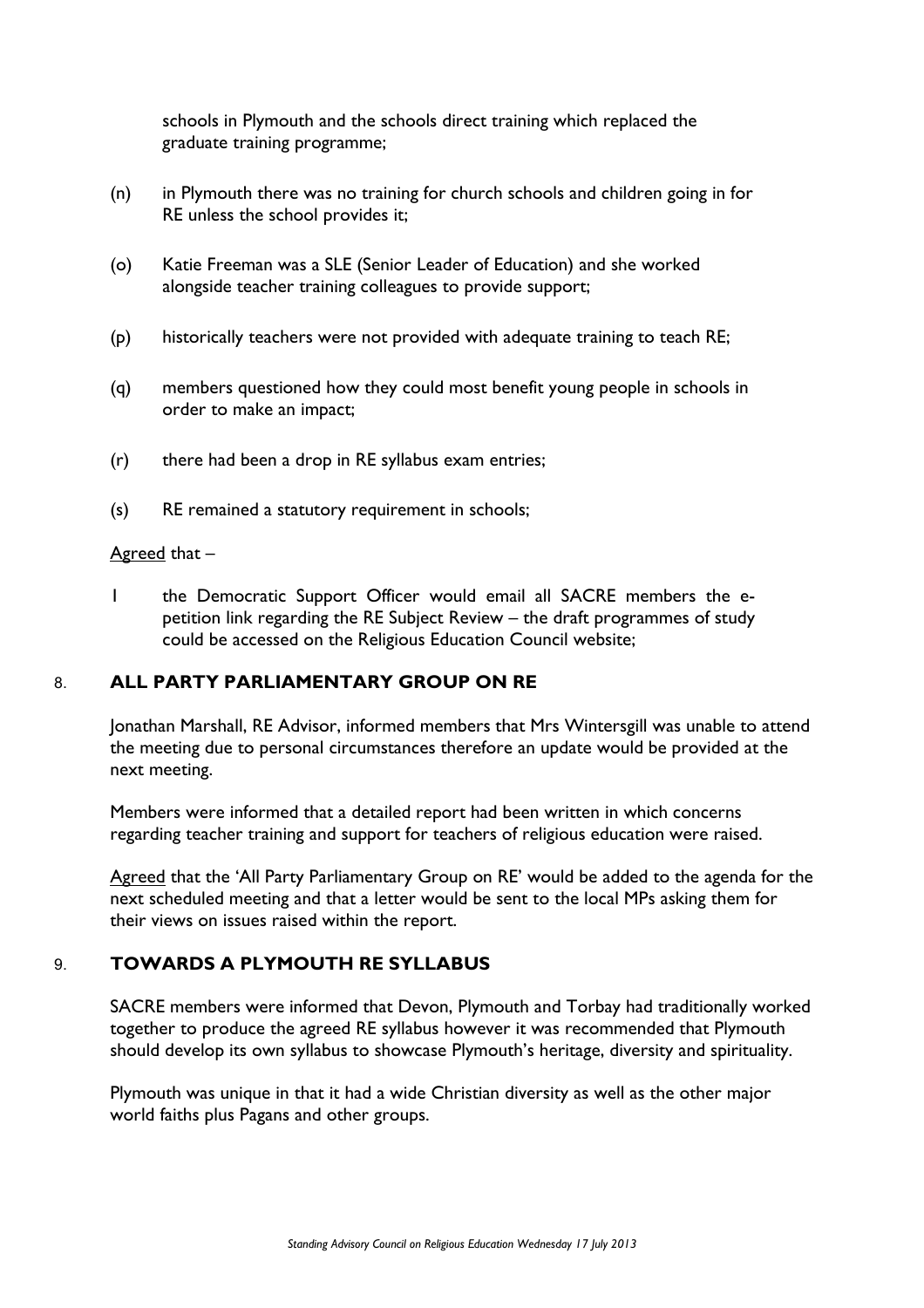Agreed that Plymouth would continue to work collaboratively with Torbay and Devon to produce an RE syllabus, however Plymouth would develop a distinct Plymouth dimension to tell the unique story of the city's diversity of faith.

# 10. **COLLECTIVE WORSHIP RESOURCE - LAUNCH ARRANGEMENTS**

Liz Hill and Katie Freeman provided SACRE with an update on the Collective Worship Resource Launch Arrangements.

Members were informed that –

- (a) the Collective Worship Resource had been trialled in some schools in Plymouth and extra resources had been added to the package; this would be a free package funded by SACRE;
- (b) there was a variety of resources including dvds, film clips, drama themes and music;
- (c) information would be provided in a booklet which had a picture of Plymouth on the front cover; the aim was to make the booklet Plymouth themed;
- (d) each school would be given a pack with a theme for the week and five strands of ideas and suggestions that could be used for their collective worship for each day;
- (e) children partaking in the collective worship resource would be asked to evaluate their experience;
- (f) in addition children would be filmed walking into assembly in order to assess how children feel about their collective worship learning experience; this would be used as part of a presentation;
- (g) it was hoped that the programme was designed that non RE specialists could feel confident using the programme;
- (h) the Collective Worship Resource would be launched on 6 and 7 November 2013 at 4pm at Hyde Park Infants School;
- (i) invitations would be sent out to Schools, School Governors and SACRE members;

Members thanked Liz Hill and Katie Freeman for their update.

(Liz Hill and Katie Freeman left the meeting at the end of this item)